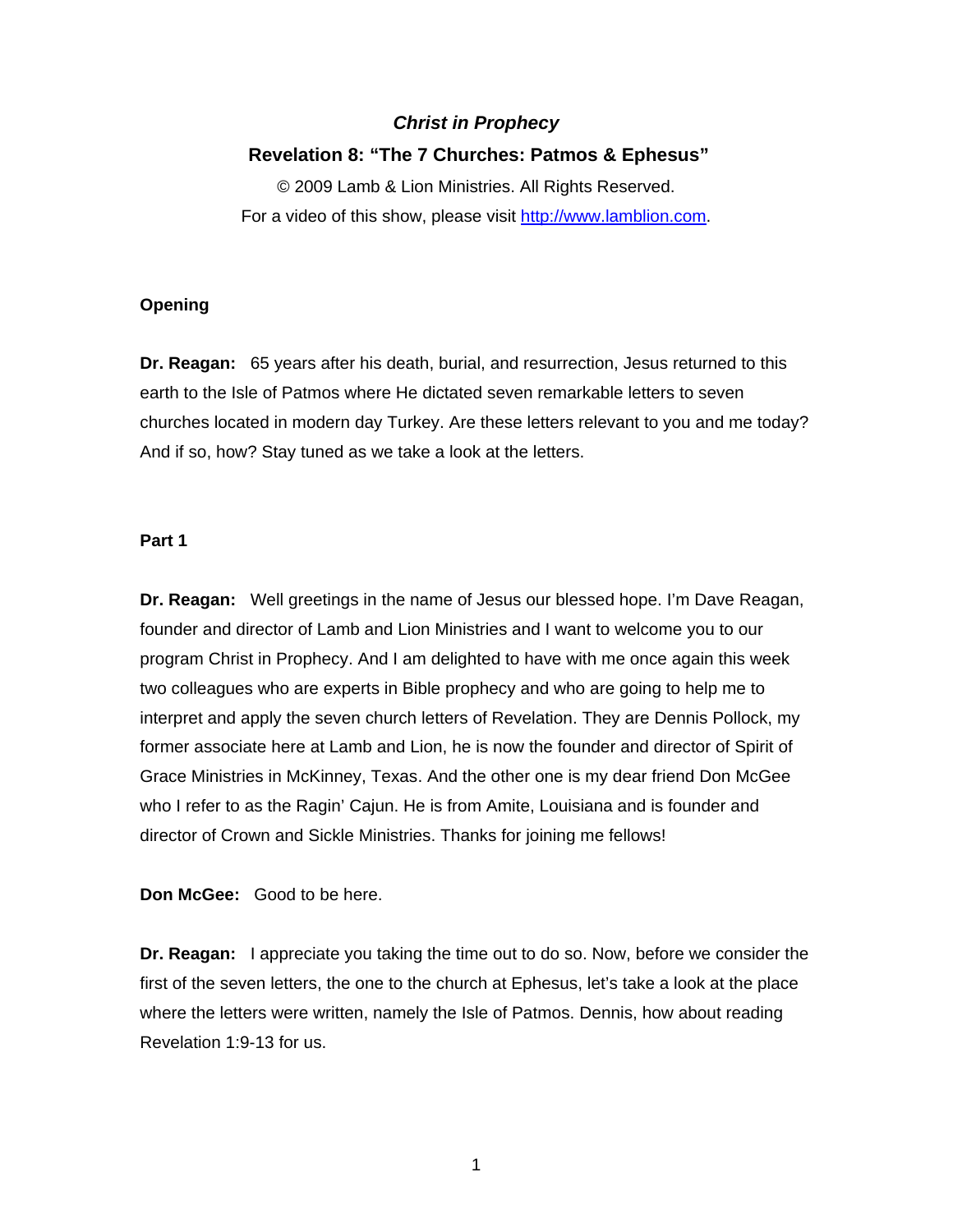**Dennis Pollock:** Alright, starting in verse 9, we read, "I John, both your brother and companion in the tribulation and kingdom and patience of Jesus Christ, was on the Island that is called Patmos for the Word of God and for the testimony of Jesus Christ. I was in the spirit on the Lord's Day and I heard behind me a loud voice, as of a trumpet, saying, "I am the Alpha and the Omega, the first and the last. What you see write in a book and send it to the seven churches which are in Asia: to Ephesus, to Smyrna, to Pergamos, to Thyatira, to Sardis, to Philadelphia, and to Laodicea. Then I turned to see the voice that spoke with me and having turned, I saw seven golden lampstands, and in the midst of the seven lampstands, one like the son of Man clothed with a garment down to the feet and girded about the chest with a golden band."

**Dr. Reagan:** Thank you very much Dennis, I think you're reading out of the New King James there, right?

#### **Dennis Pollock:** I am.

**Dr. Reagan:** Okay. Now, according to this passage folks, the apostle John was a prisoner of the Roman government on the Isle of Patmos when he wrote the book of Revelation. The Isle of Patmos is a barren rock about 35 miles off the western coast of Turkey. In John's time, it was a Roman penal colony. Today it is a beautiful and enchanting place with three villages containing a total population of about 3,000 people, mainly Greeks. All the houses and buildings on the Isle are painted bright white except a gray stone fortress-like structure on the island's highest hill. It is the Greek orthodox monastery of St. John the Divine, which was built in 1088 AD. John was exiled to this Island in 95 AD, when he was about 90 years old. At that time he was the bishop of the church at Ephesus. Now, according to tradition, John remained on the Isle for about 18 months. After his release, he returned to Ephesus, where, according to tradition, he died in 104 AD at the age of 99. This building, called the Monastery of the Apocalypse, is built over the site of a cave where John supposedly wrote the book of Revelation. Tradition holds that John's most faithful disciple, a man by the name of Prochoros was sent to the Isle by the church in Ephesus to encourage John. He became John's scribe and was the one who actually wrote down John's visions. A couple of years ago, I was blessed with the opportunity to visit the Isle of Patmos. I did not have a professional video crew with me, but my Media Director Don Gordoni who was traveling with me, did have a video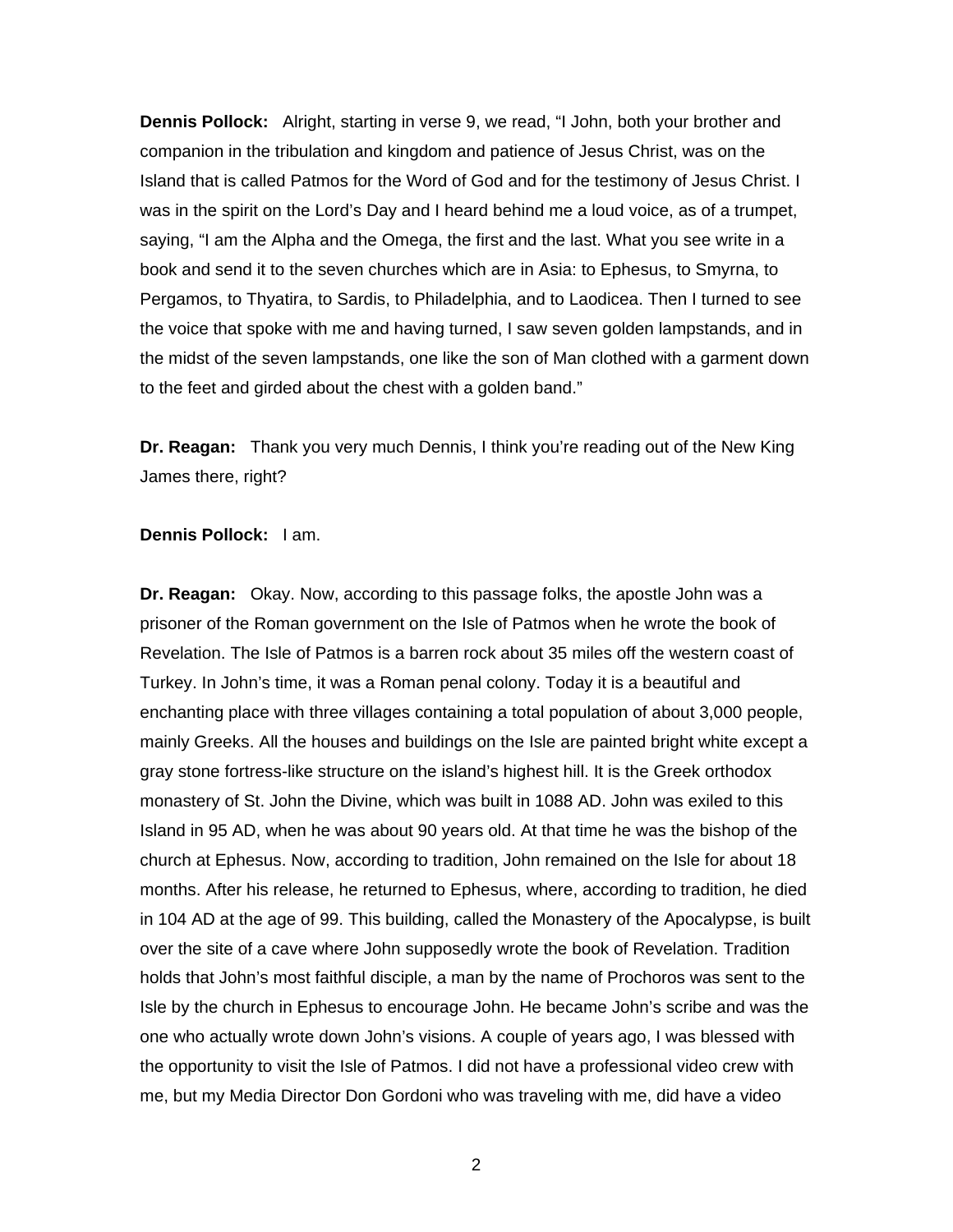camera and he recorded me sharing some thoughts that had occurred to me en route to the island.

I am standing on the island of Patmos, and this is a barren volcanic rock out in the Aegean Sea. It belongs to the nation of Greece and is about 37 miles off the coast of Turkey. Right behind me you see a monastery that was built in about 1088 and that monastery is located directly above a very good sized cave here on the Island of Patmos. That cave was the traditional site where John wrote the book of Revelation. Today this Island has about 3,000 people on it, most of them in the port city below us, and they mainly live off tourism. When we were coming out here on a boat from Turkey, the cruise was above three and a half hours and during that time I had a lot of time to think about the apostle John and what he did on this island. And the thing that kept coming back to me over and over was I just kept wondering what did John think as he was on that boat coming out here. And it suddenly occurred to me that even John the Baptist doubted when he was arrested and was facing death, and he sent messengers to say, "Are you really who you said you were?" And I got to thinking, John was no saint in the sense that he walked on water or had no temptations in the flesh, he was a human being like you and me. And I could not help but believe that as he was on that voyage which took more than three and a half hours, probably took a whole day to get over here, that there must have been many things going through his mind. He must have been thinking, "Lord, I'm 95 years old. Lord, I'm head of the church in Ephesus. Lord, the church is under terrible persecution from Domitian, the church needs me. I'm the only apostle left alive. Why are you allowing the Roman authorities to take me to this barren island, away from everybody, in the middle of nowhere, why Lord? What good can possibly come out of this?" I can't help but wonder if maybe that's what he was thinking. And then he arrived here and stayed about 18 months and sometime during that time, the Lord Jesus Christ in His glorified body appeared to him and John fell on the ground as though dead and John was so frightened that the Lord said to him some of the most comforting words in all the Bible, "Fear not John, behold. I am the first and the last, I'm the Alpha and the Omega, I was dead and now I'm alive forevermore, and I have the keys of death and Hades." What Jesus was saying was I am the beginning of the history, I am the end of history, I am the middle of history, I am the meaning of history, and I have overcome death and because of that I have the keys, I have the authority, over death and Hades. Over both the body and the soul and one day those who put their faith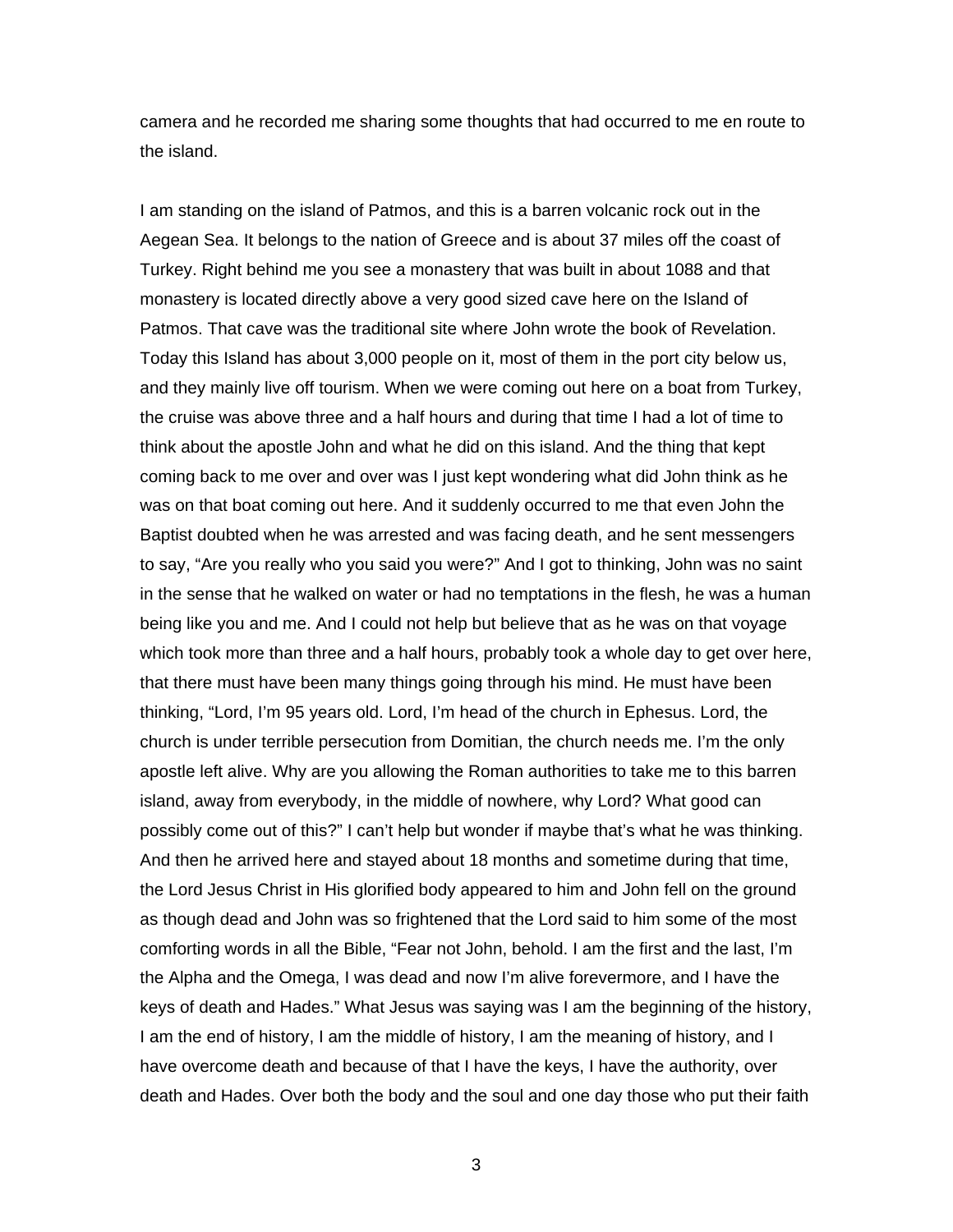in me will have the resurrection of their body and their soul put back together with their body and will receive a glorified body to live with me forever and ever. How that must have encouraged John. How that encourages me. How it should encourage you. And how it should encourage Christians I'm sure, for other 2,000 years as they've read it. Once again, God proved that He is the God of the impossible. That He can take the worst situation and bring something glorious out of it.

#### **Part 2**

**Dr. Reagan:** Welcome back to our discussion of the seven letters to the seven churches of Revelation. With me are my colleagues Dennis Pollock and Don McGee. Fellows, before we take a look at this particular Scripture that Dennis read a few moments ago, let me just take a moment to tell you a funny story about the Isle of Patmos. It has to do with this beautiful rock right here, one of the most beautiful rocks I've ever run across and it's an interesting story. Back in the late '70s, I was teaching a course on the book of Revelation, it was kind of a home Bible study and one of the members was a medical doctor. And he came one night in the middle of the course and he said, "Oh I am so excited, my wife and I are going on a Mediterranean cruise, we're leaving next week and I just found out that one of the stops is gonna be the Isle of Patmos!" He said, "I'm gonna get to see where this book came from." Well, I told him, I said, "Would you please get me a souvenir." So he came back and when he came back he presented me with this rock, and I tell you, that's been a precious possession of mine ever since then, I said, "Well, tell me about the rock." He said, "Well, Dave it's the funniest thing," he said, "We got off the cruise ship and," he said, "the only thing to see on the island is this monastery, and we start walking up to the monastery and we go by these people who have all these card tables and they're selling everything you can imagine and this one lady had a table with a table cloth and on it was all this cheap stuff, jewelry made out of shells and stuff like that, but on each corner she had a big rock to hold the table cloth down. And I saw this rock and I thought it was so pretty and I said to her, 'How much for the rock?' And she looked at me like I was nuts, and she pointed to her stuff, her knickknacks, I said, 'no, the rock, how much is the rock?' she said, 'A dollar.'" So he bought the rock and went up to the monastery. When he came back she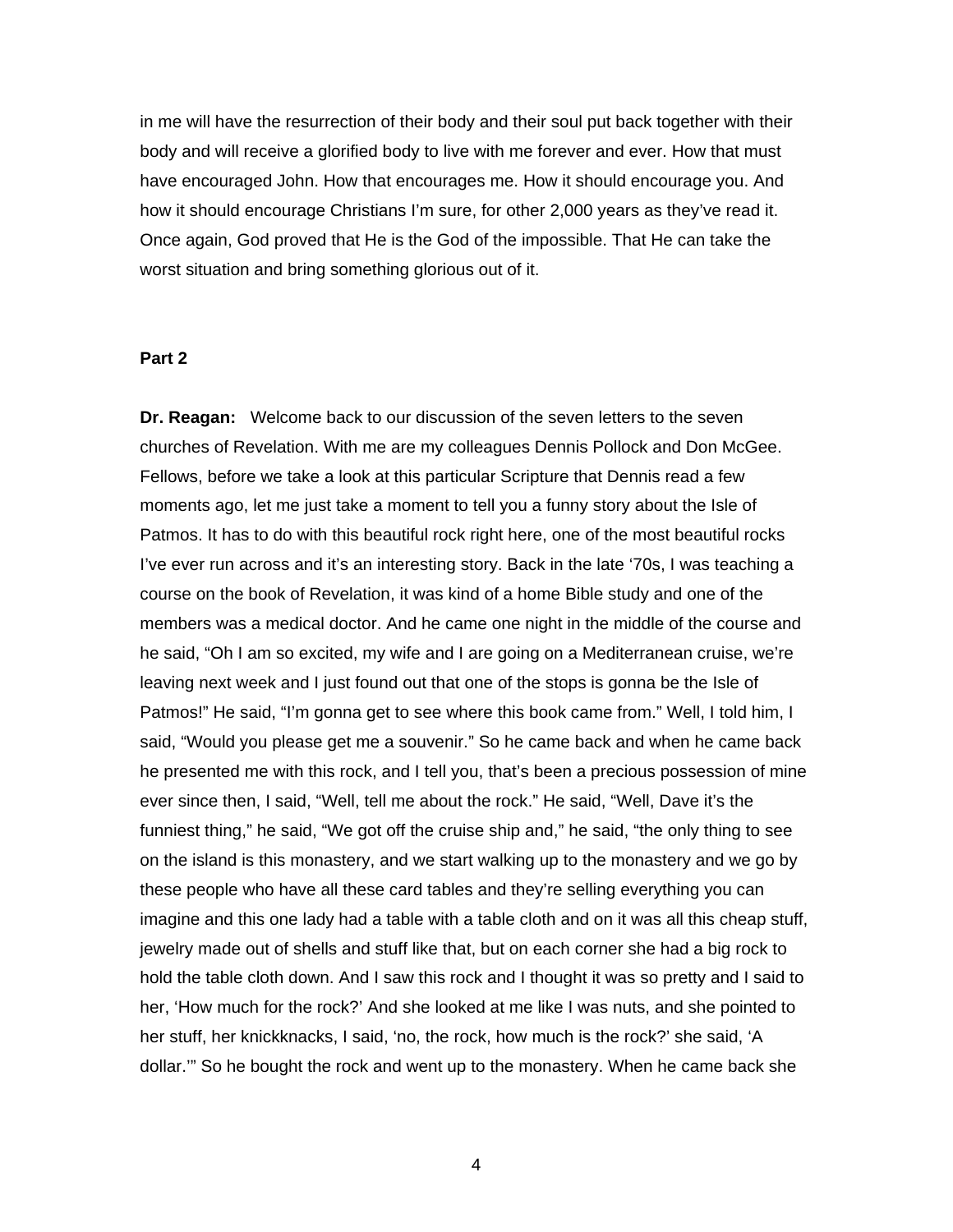had removed all her knickknacks and the table was covered with rocks. She thought if these crazy Americans want rocks, I'll sell 'em rocks.

**Dennis Pollock:** There's a good entrepreneur for you.

**Dr. Reagan:** That was a good entrepreneur. Well, let's go ahead now and take a look at the verses Dennis read at the beginning of the program. Revelation 1:9-11 and I want to single out verse 9. It says, "I John your brother and fellow partaker in the tribulation and kingdom and perseverance which are in Jesus, was on the Isle called Patmos because of the Word of God and the testimony of Jesus." Now this is an important verse for many reasons but one certainly, it has to do with the dating of the book. There is a lot of debate about the dating of this book. Why is this verse crucial in determining the dating of the book?

**Don McGee:** This is one of the clearest indications of the late dating for the book because persecution extended from simply being in Rome under Nero until this time where it was empire wide under Domitian.

**Dr. Reagan:** That's correct Domitian was the one who launched the empire wide persecution. So we know that this was in the hinterlands and this had to be under Domitian. Now we know that there are other reasons that we know it was under Domitian, but this is certainly one of the most important internal evidences that it was during that time. And that's so important because there are people today called Preterists folks, who argue that the book of Revelation was written before 70 AD and that everything in it has to do with the destruction of the temple in 70 AD and it's all be fulfilled. But this is strong evidence it was written after 70 AD and it is yet to be fulfilled. Okay, let's continue in verse 10. John says he was in the spirit on the Lord's Day, what does it mean in the spirit? Does it mean he was slain in the spirit on the floor, or what does it mean? Dennis?

**Dennis Pollock:** Well, I believe he was in the realm of the Holy Spirit, it's interesting that that term is used several times in the book of Revelation.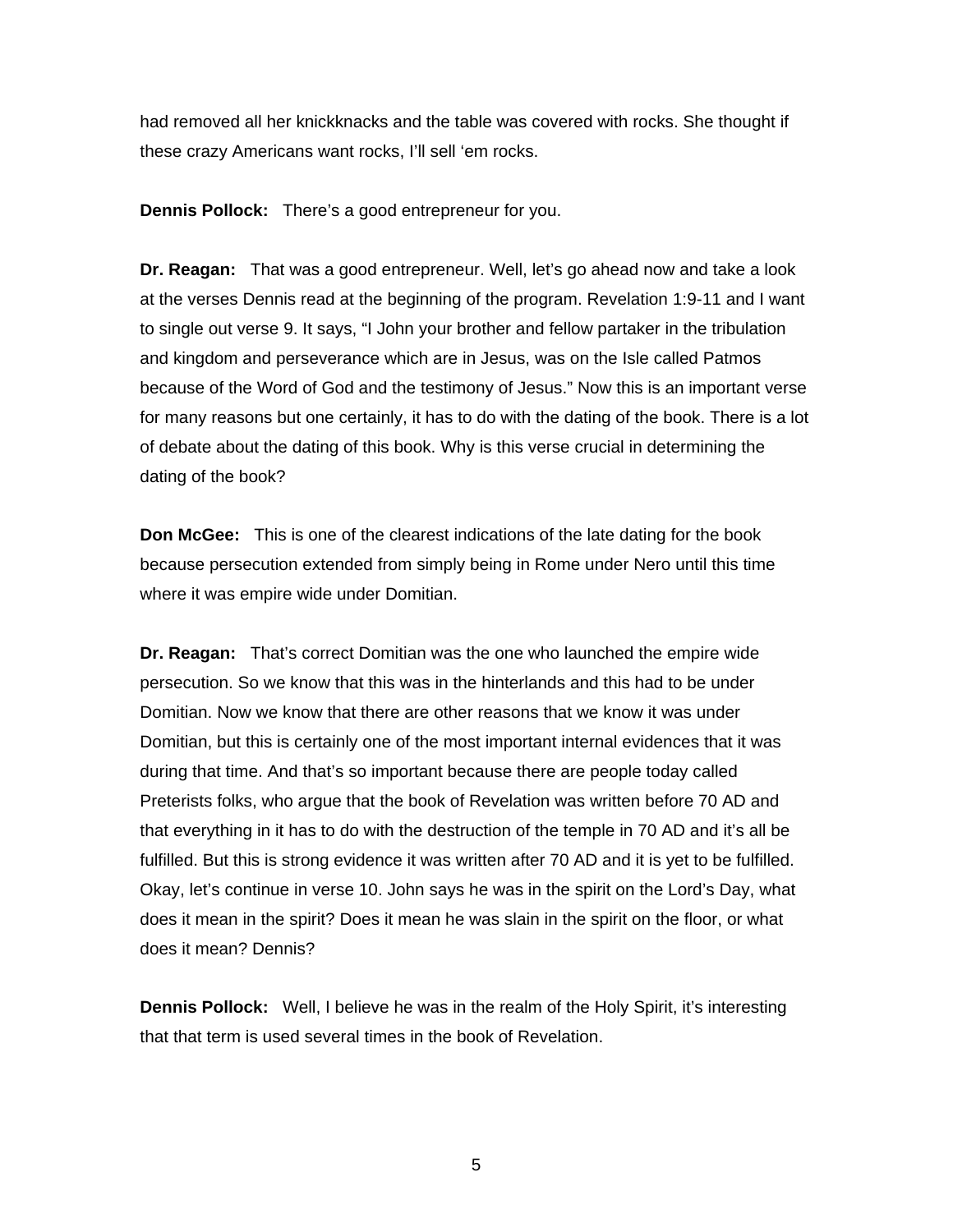**Dr. Reagan:** Yeah, well, Paul says he was taken up to Heaven in the Spirit, whether in the body or not he didn't know.

**Dennis Pollock:** And then John later on talks about being carried away in the Spirit and he sees the city of new Jerusalem, another time he's carried away and he sees the destruction of Babylon. So, clearly the idea of being in the Spirit is a significant concept, and I believe it meant he was in a realm where the Holy Spirit could reveal things to him that you just normally don't see, you don't get. In other words, this was not a futurist who's just writing some nice thoughts about what he thinks may happen. This was a man who was inspired by the spirit of God and shown what will occur before Christ comes back.

**Dr. Reagan:** Under a heavy anointing of the Holy Spirit. Now, Don, what about that statement that it was the Lord's Day. Does this mean this was a Sunday morning?

**Don McGee:** No, I don't think it does at all. Actually, this word could be translated imperial, which means it's not a Sunday, as a day in the week. But Dave actually, what I think it has reference to is an epic, or an era of time. It goes beyond just a 24-hour period on Sunday. This is a time when God is going to be dealing with things on this Earth. And John was translated into that and he was viewing it.

**Dr. Reagan:** I think you're absolutely correct. In fact, Church historians have pointed out that the term the Lord's Day, as a term for Sunday did not really develop until about 300 AD, long after this period. I think he's talking here about the Day of the Lord, what the Old Testament prophets called the day of the Lord. It's like he's put into a time capsule and catapulted to the future to see what's going to happen. Do you feel comfortable with that Dennis?

**Dennis Pollock:** Yeah, I'm comfortable with it.

**Dr. Reagan:** Okay. In verses 12 and 13, John says he sees a Son of Man clothed in a robe with a golden sash standing among seven golden candlesticks. Now who in the world would this son of man be?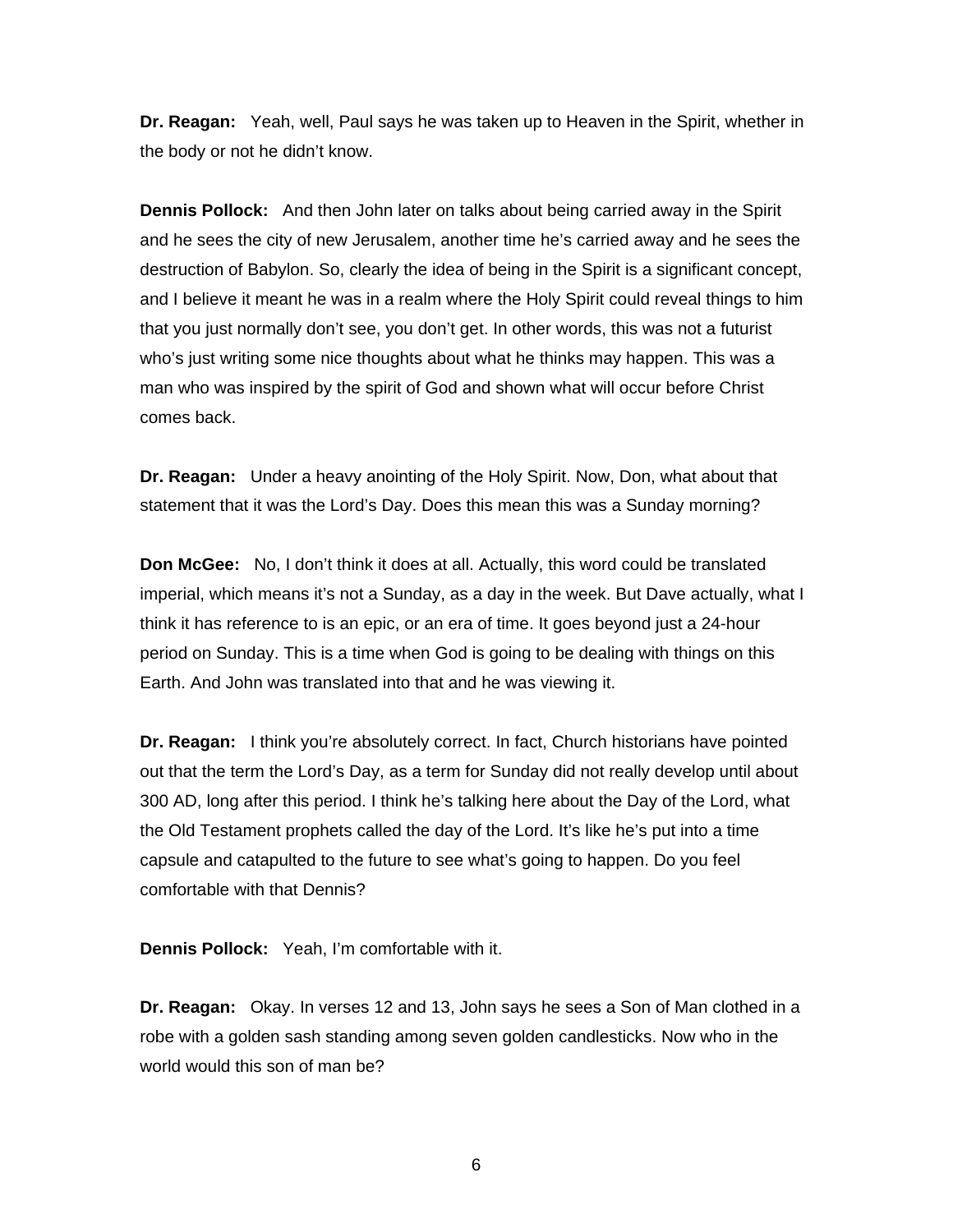**Dennis Pollock:** Well Jesus referred to himself frequently in the Gospels as the Son of Man. Of course, a lot of times people think of that as a term of humility, He was saying I'm just a man like everybody else. Well, it does reflect His humanity, but actually it goes back to the book of Daniel where Daniel sees this amazing vision, perhaps the most amazing vision seen by an Old testament prophet, where he sees the Ancient of Days, God almighty, and he sees Jesus Christ, spoken of as the Son of Man, who comes before the Ancient of Days, and it says, "To Him was given dominion and glory and a kingdom that all peoples and nations and languages should serve Him forever and ever.

**Dr. Reagan:** And because of that great vision, that term Son of Man became a messianic title.

**Dennis Pollock:** Messianic title. So here, John is describing Messiah. And of course, the Jews would immediately know who that.

**Dr. Reagan:** What is the significance of the clothing that he's wearing?

**Dennis Pollock:** A lot of researchers believe this was high priestly clothing, the idea of wearing a long garment, the golden sash. Now He didn't have the full regalia, He didn't have the stones over the chest and so forth, but it looks like He was revealing Himself in His glorious fashion as our high priest, the one who goes before the father and declares that we are justified through his…

**Dr. Reagan:** Which it exactly what He is right now.

**Dennis Pollock:** Well absolutely.

**Dr. Reagan:** I mean, He came as our Savior, He is now our High Priest. And He's going to return as the King of Kings and Lord of Lords.

**Dennis Pollock:** And what's neat is, I mean, so much of this vision is so dazzling, I mean, and it was to John, I mean, he fell down like a dead man. But, the neat thing is, in the midst of all this glory and all this awesome majesty, there is the element of Him being our High Priest which is a good thing for us. It means He's a friend, He's not a foe.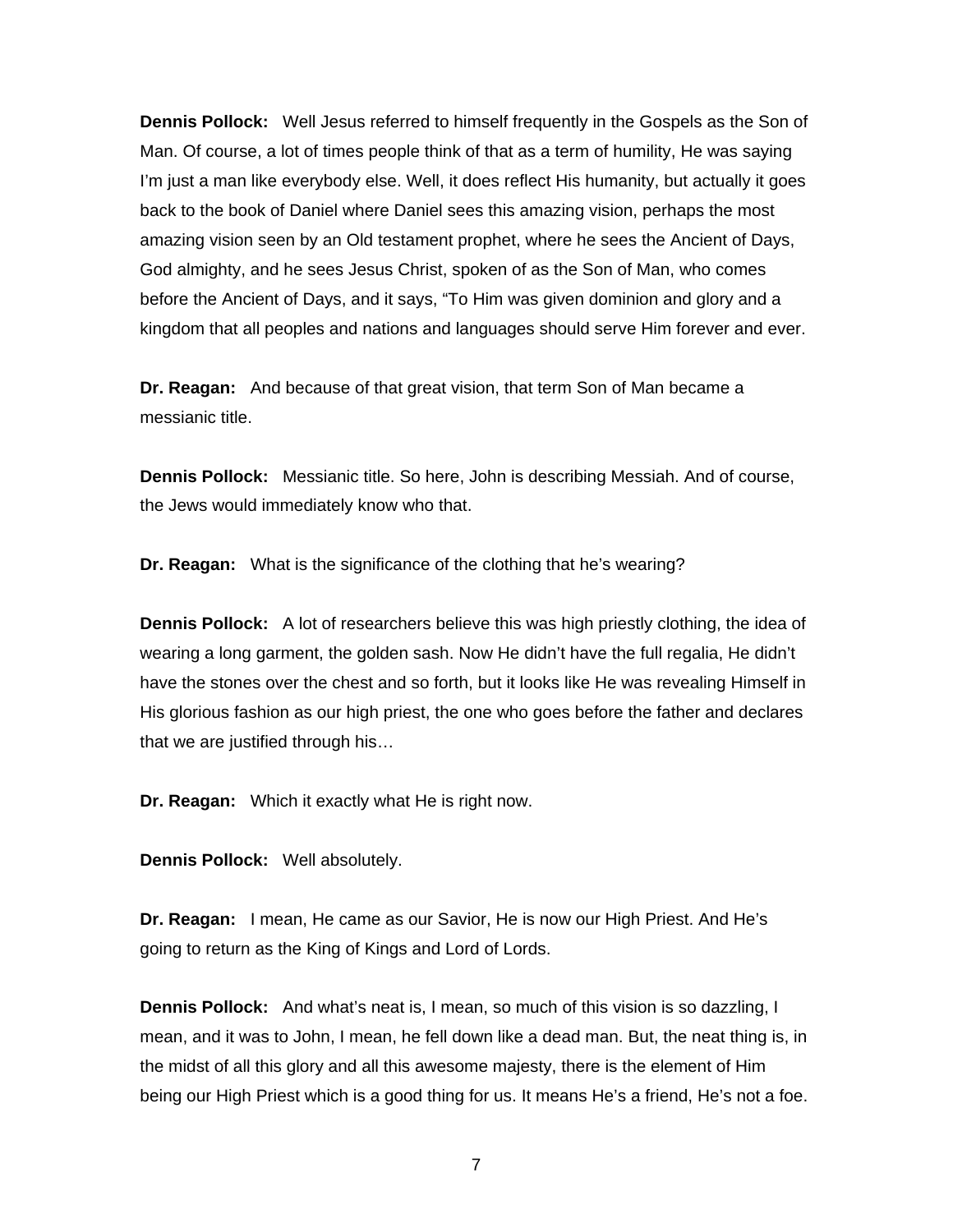**Dr. Reagan:** Don, what in the world are these candlesticks he's talking about here? He sees the Son of Man standing among candlesticks.

**Don McGee:** Candlesticks have to do with the seven churches and as purveyors of truth in this world, the Church is, then and should even be now, purveyors of light. We are the bearers of light, in a very dark and decrepit world.

**Dr. Reagan:** You know, people often say that Bible prophecy can't be understood because there's so much symbolism and there is a lot of symbolism, but normally, the Bible is its own best interpreter and tells us what the symbols mean. In fact, here, it tells us point blank because if you go down to verse 20 it says the seven lamp stands are the seven churches. You don't even have to guess about this or whatever. It just tells you what they are. It is Jesus standing among His churches. He is walking among them, He is encouraging them. That's what this letter is all about, is a letter of encouragement. Now, in verses 17 and 18, we have some of the most powerful words that Jesus ever spoke on this Earth. John just falls at His feet as if dead. He has never seen the Lord in His glorified state except on the Mount of Transfiguration. Now he sees it again and he falls on the floor as if dead and Jesus reaches out and puts His right hand upon him and says, "Do not be afraid, I'm the first and the last. I'm the living one. I was dead and behold I'm alive forevermore and I have the keys of death and Hades." What in the world does that mean?

**Don McGee:** I think of something Ken Humphrey said, our friend who has been on this program.

**Dr. Reagan:** From Northern Ireland.

**Don McGee:** Yes, very fine Christian man. Ken said something one time that I'll never forget in regard to this text. He says, "Jesus was saying to John in a matter of speaking, 'John, you were right in having stood up for me for all that I said I would be, I am.'"

**Dr. Reagan:** Woo! Boy that'll preach.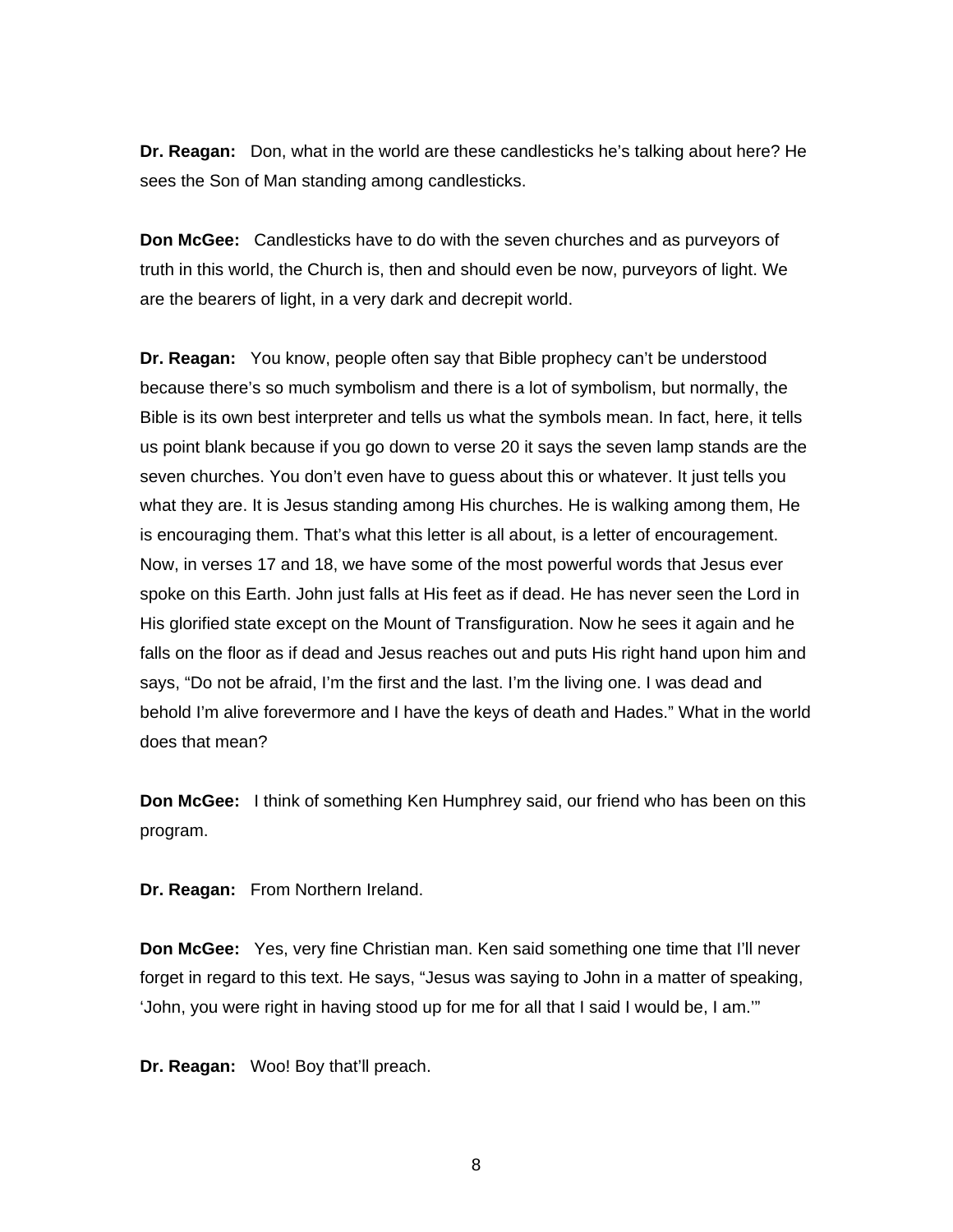#### **Don McGee:** Yes it will.

**Dr. Reagan:** To me it seems that Jesus is saying, "Folks listen. I am the beginning of history, I am the end of history, I am the middle of history, I am the meaning of history. I'm what it's all about!"

**Don McGee:** And once that's believed in a person's heart, what is there to fear?

**Dr. Reagan:** Yeah. And I have the keys. What does that? That's authority, right?

**Dennis Pollock:** Well, it's authority, and it's authority over the issue of death and Hades. And you know, the greatest fear man has is the fear of death and the recognition that it's all gonna come to and end. At least that's the normal perception. And Jesus is saying, "Hey, I've been there. I've been through death. I am alive, I'll live forever and I've got the keys and if you'll trust in me, you will as well."

**Dr. Reagan:** The book of Hebrews says, "Jesus came to deliver us from the fear of death." And boy does He ever. Only a Christian can look death in the eye and say, "Oh death, where is your victory? Oh death, where is your sting?"

#### **Part 3**

**Dr. Reagan:** The first letter Jesus dictated was addressed to the church at Ephesus, John's home church. At the time John wrote Revelation, Ephesus was considered to be the fourth most important city in the Roman Empire. It was a sea port city, and thus, a commercial center of great wealth. It also housed the temple of the goddess Artemis, or Diana. This temple is considered to have been one of the seven wonders of the ancient world. Artemis was worshiped as the goddess of the wilderness and wild animals. And in many places, here in Ephesus for example, she was considered to be a goddess of fertility. Today, Ephesus is a great archeological site of absolutely unsurpassed magnitude. Its theatre which seated 25,000 people attests to a city with a population approaching 300,000. The apostle Paul visited the city for the first time in 53 AD during his second missionary journey. He was accompanied by Priscilla and Aquila whom he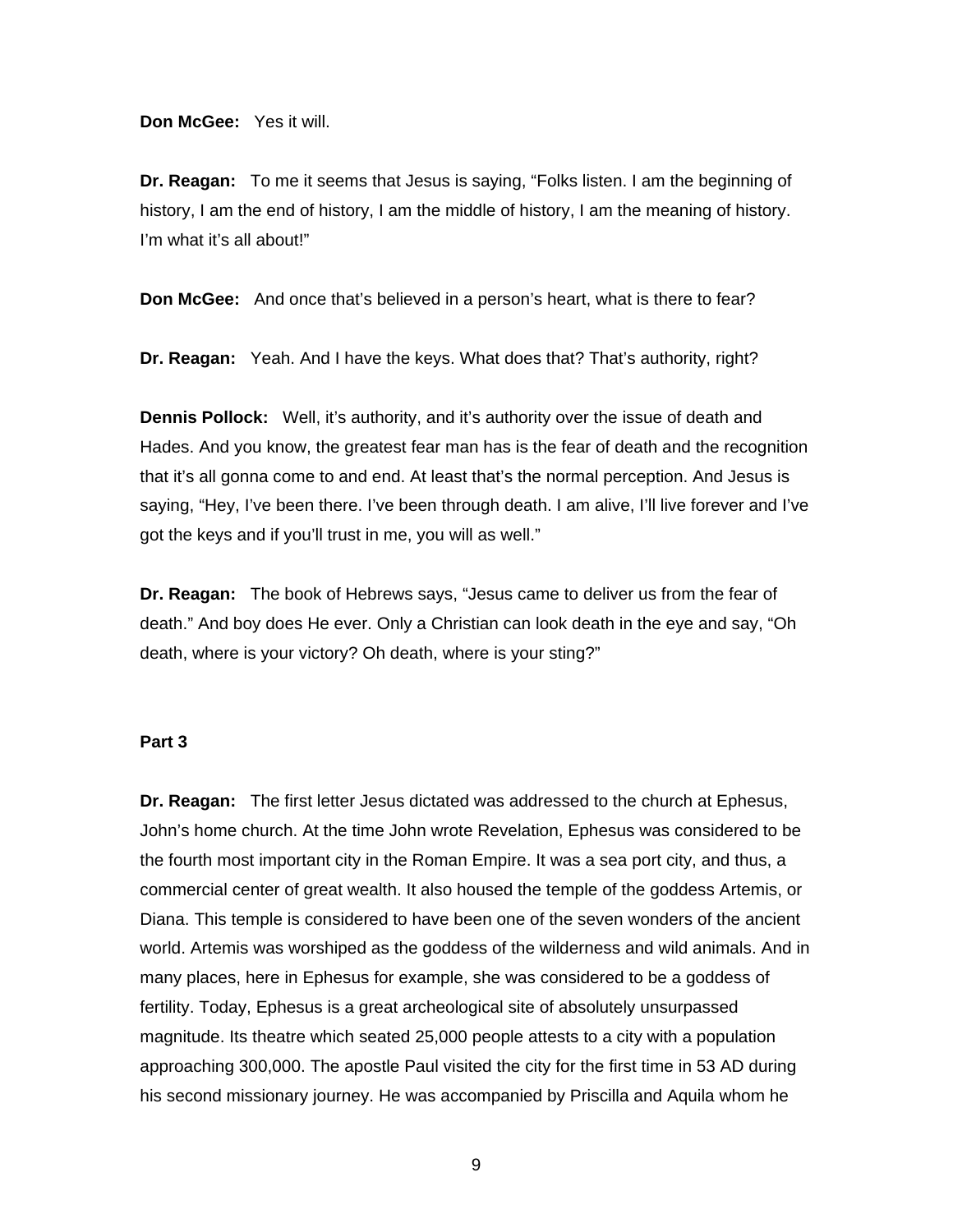left there after teaching for a short time in the Jewish Synagogue. Paul returned to Ephesus on his third missionary journey and had a resident ministry there for three years. It was during this time that he wrote the book of First Corinthians. It was in Ephesus that a silversmith named Demetrius stirred up a riot against Paul for fear that his preaching would undermine the worship of Diana, and he was right about that. Paul was hauled into the theatre where he was almost killed before the riot was quelled. The apostle John came to the city around 80 AD, the tradition is that he brought with him, Mary, the mother of Jesus. And you know, this makes sense when you consider the fact that while Jesus was hanging on the cross, He entrusted the care of his mother into John's hands. Accordingly, there is a beautiful site in the mountains above Ephesus that supposedly marks the tomb of Mary. Let's take a look now at Jesus' letter to Ephesus. It begins with a word of commendation. Don, read verses 2 and 3 of chapter 2.

**Don McGee:** "I know your deeds and your toil and your perseverance and you cannot endure evil men, and you put to the test those who call themselves apostles and they're not. And you found them to be false. And you have perseverance and have endured for my namesake and have not grown weary.

**Dr. Reagan:** Okay, any comments fellows about that?

**Dennis Pollock:** Well, it looks great. You know, it's good stuff and if the average Christian had that said to them, they should feel pretty good about it. Of course, we know he's gonna go on and have something critical to say, but still it's a good commendation.

**Dr. Reagan:** It is a good commendation. How about it Don?

**Don McGee:** There's something here that I think we need to draw some attention to. Two of the most important words that we find in the seven letters are found first of all, here. When Jesus says, "I know."

**Dr. Reagan:** I know.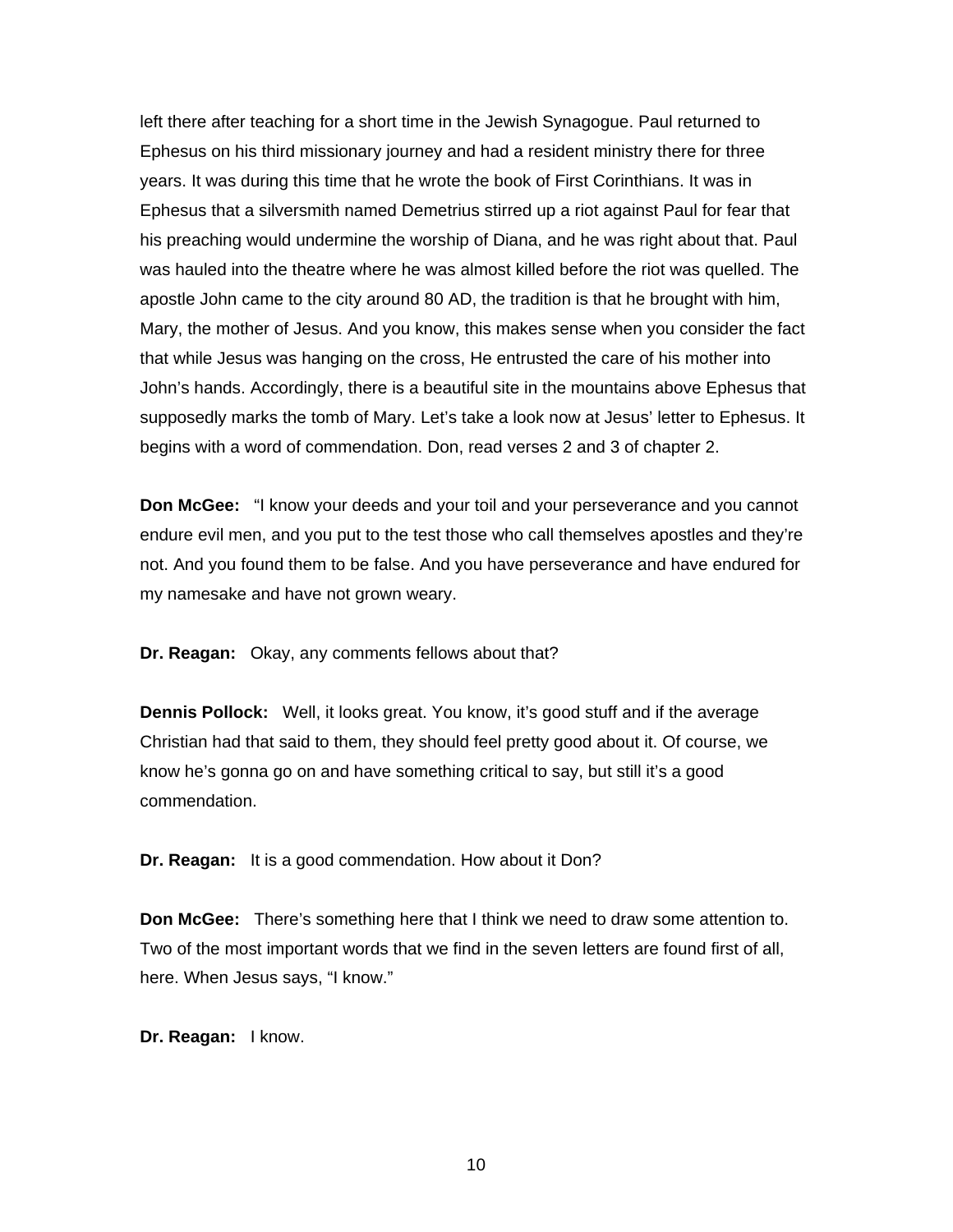**Don McGee:** And that applies to someone who may not be up to snuff, so to speak, in their spiritual life. But it also applies to those who are sacrificing, who are being persecuted for the Lord's sake. I know.

**Dr. Reagan:** He says that over and over, "I know your deeds." People often, Christians, are almost like deists. They think that God is impersonal, aloof, separated, not really interested in anything that is going on except the big guys like the President or the King or whatever. But He's interested in each one of us, He knows our deeds, He's interested in our works. We don't work to be saved, we work because we are saved.

**Dennis Pollock:** Should be a very sobering thought.

**Dennis Pollock:** Amen.

**Dr. Reagan:** One day we're gonna be rewarded on the basis of those works. It doesn't determine our eternal destiny but there's gonna be degrees of reward.

**Dennis Pollock:** That's right.

**Dr. Reagan:** Okay.

**Dennis Pollock:** It reflects the deity of Christ. If He were not God, there's no way He could know what's going on in every church and with every believer, but because He is God, He can intimately know every single thing that's going on.

**Dr. Reagan:** But in verse 4 He shifts gears. In verse 4 it comes, "But, but I have this against you, that you have left your first love. Remember therefore, from where you have fallen and repent and do the deeds you did at first or else I am coming to you and will remove your lampstand out of its place unless you repent." Now what is Jesus talking about in these verses here? He says you've left your first love.

**Dennis Pollock:** It really becomes amazing when you think of how highly He commends them on the one hand and then how strongly He rebukes them on the other hand, I mean, these guys have done pretty well, they have labored, they have, he says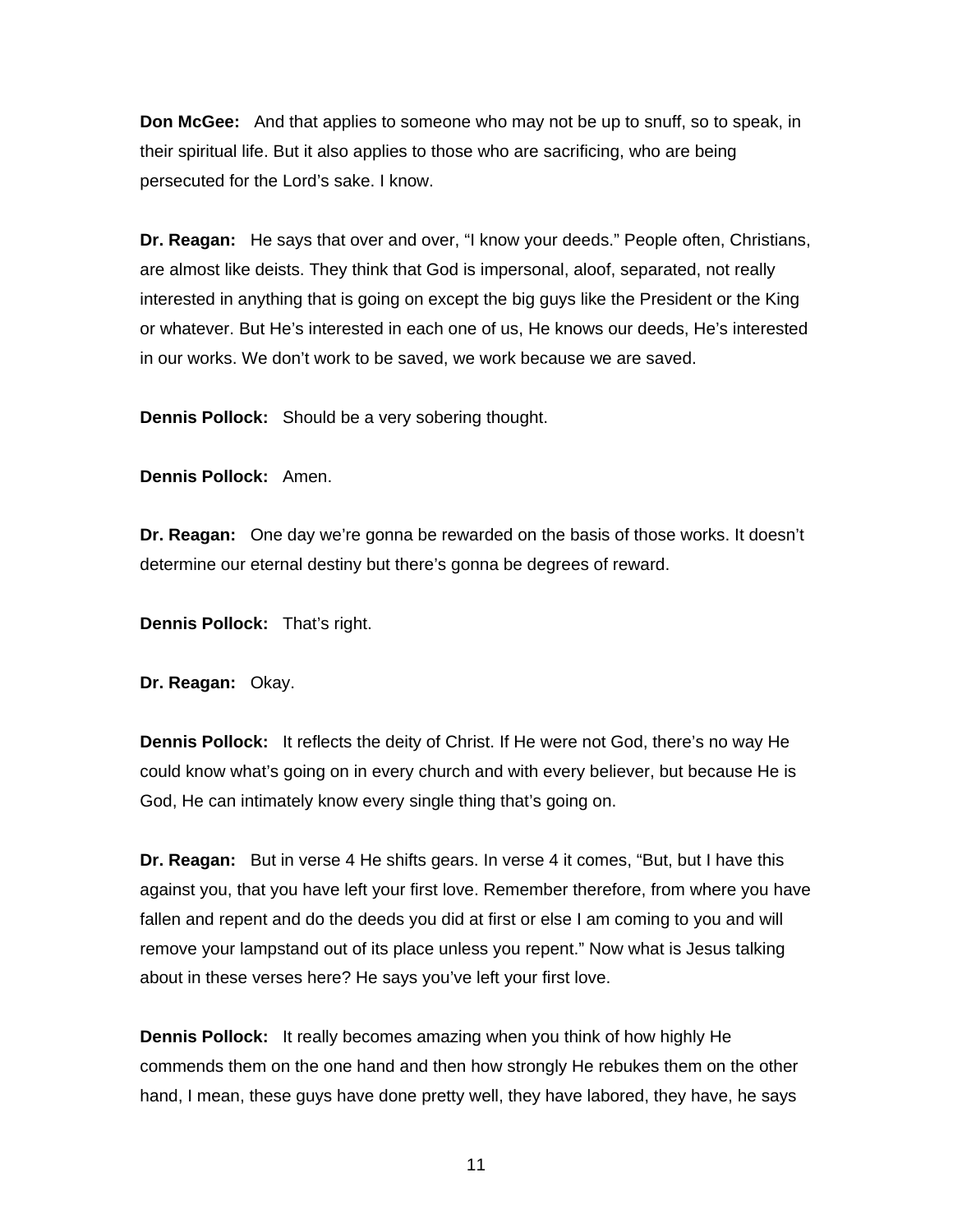you're not tired, you're still going at it, you're working for me, you have patience, you're checking out the people that are coming up with false teachings and you're recognizing they are not true apostles. But in spite of all the good stuff they're doing, you have no love for me, you have no passion. It's like they're living on momentum. They're living on doing the things they've always done. But somehow the love has died out and to Jesus that's really serious.

**Don McGee:** Jesus doesn't condemn their efforts, what he does is he condemns their changing of priority.

**Dr. Reagan:** Yeah. And it reminds me of Paul in 1 Corinthians 13 where he talks about, "If I speak with the tongues of men and of angels, if I do not have love I become a noisy gong or a clanging symbol. If I have the gift of prophesy, know all mysteries, all knowledge, have all faith so as to remove mountains, but do not have love, I am nothing."

**Dennis Pollock:** Yeah, and it shows us that Christianity is not just a formula, it's not like saying, "Ok read 3 chapters in the Bible each day, pray 15 minutes each day, make sure that you talk to at least 4 people each week about Christ. You know, do these things and you'll be a nice good Do Bee."

**Dr. Reagan:** Good Do Bee. [Dave laughter]

**Don McGee:** That's a new one.

**Dennis Pollock:** My Romper Room education is coming out here.

**Don McGee:** I want to write that down.

**Dennis Pollock:** That was a term for all you people that are over 99 years old, there was a show called Romper Room and it talked about good Do Bees. Anyway, he's saying it's not just what you do, it is the heart from which you do it. And the truth is, if you've got the heart for God and for Christ, you will be out there doing the things you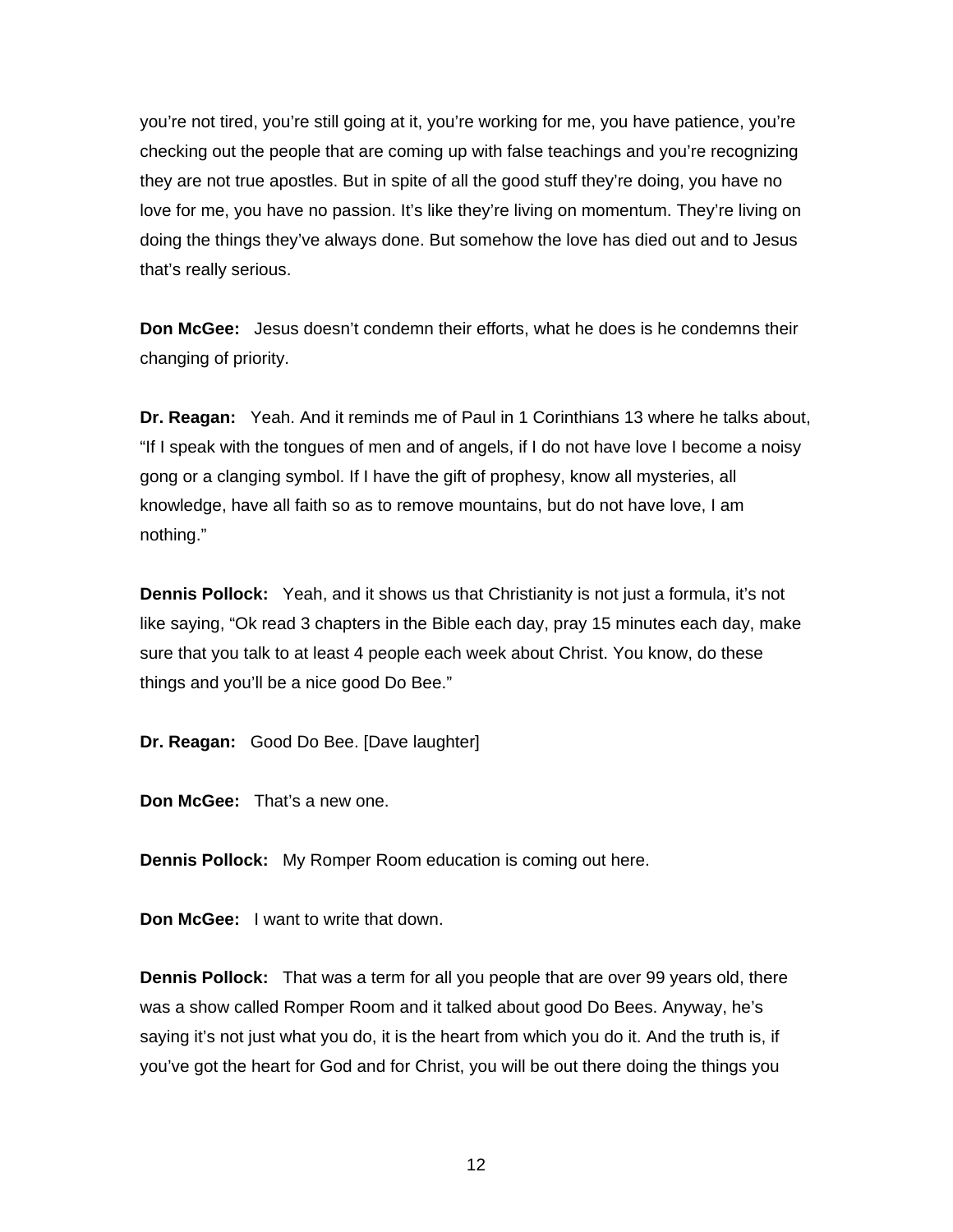need to do. But it is possible to be doing good things, and yet not have the heart, and that is a problem.

**Dr. Reagan:** Now, in verse 6 he shifts gears again. He says, "yet, this you do have," now here comes another word of commendation, "you hate the deeds of the Nicolaitans which I also hate."

**Don McGee:** There's a lot here that we don't know, regarding the Nicolaitans.

**Dr. Reagan:** People have written books about them.

**Don McGee:** And lots of arguments actually. Though we don't know a lot about them, we do know two things, we know that the Lord hated their deeds and so did this church and that is something that we can chalk up for the church here. Some speculate that these people were the first group of so called church leaders that formed an oligarchy kind of situation, a hierarchy, where they would actually lord it over the regular common people, and their authority was never to be questioned by the regular people.

**Dr. Reagan:** Well, that's a good guess, I'll tell you why, and that is that that's what it literally means in the Greek "nica" that's victory, and the "laitie" victory over the laity. So many have said, "Well, based on that, this is probably people who wanted to continue with the Old Testament priesthood concept and instead of having a priesthood of all believers, let's have an official priesthood, an ecclesiastical organization. Could be.

**Don McGee:** We haven't seen things change much in 2,000 years. There are those today who would subjugate and take away our freedom in Christ.

**Dr. Reagan:** Yeah. And that ecclesiastical concept continues. I never cease to be amazed at how many people will get involved in ministry and the first thing they want is they want a collar and they want a robe and they want something that makes them look you know, like they're ecclesiastical.

**Don McGee:** But what I can't understand is why people will subjugate themselves to that kind of thing, I just don't understand it.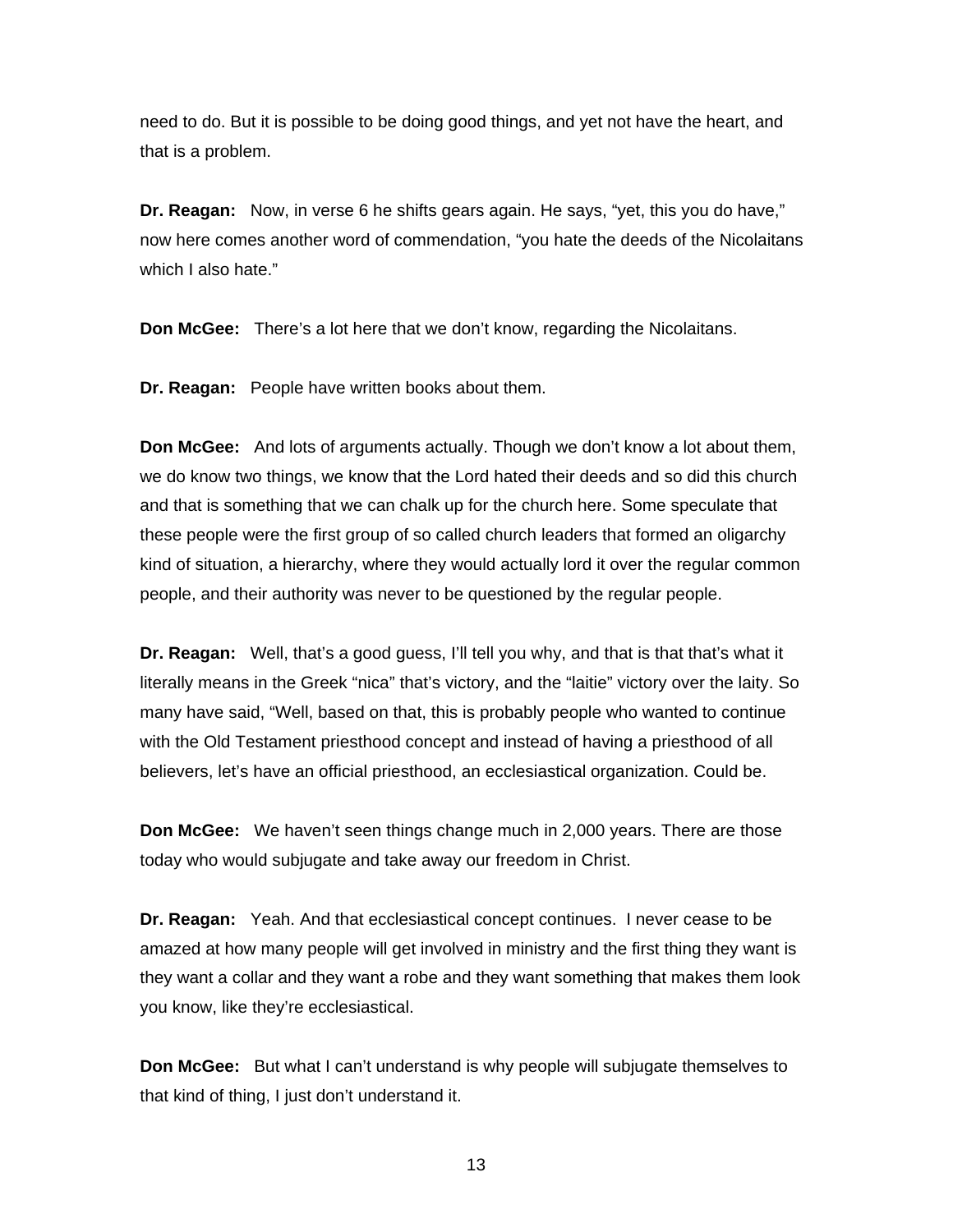**Dennis Pollock:** One of the things that fascinates me about this is the fact that Jesus says, "I hate their deeds." You know, hate is a very strong word.

**Dr. Reagan:** Boy, you better believe it.

**Dennis Pollock:** One time we were driving up to visit relatives from Texas to Missouri and going through Oklahoma, which is a diagonal drive and it takes forever, it's like a 4 and a half drive, and my youngest son Jordan was probably just six or seven, and after we got up there, he just suddenly, in the middle of nowhere, just broke out into tears, and cried "I hate Oklahoma!"

**Dr. Reagan:** Sorry about that folks! I'm sorry, I apologize.

**Dennis Pollock:** But, you know, hate is a strong word. And, you know, we don't think of Jesus and hate in the same context. He loves.

**Dr. Reagan:** Hey, we have some trustees of this ministry from Oklahoma, you're getting me in big trouble brother!

**Dennis Pollock:** The point is, there are some things, there are some doctrines, there are some concepts that Jesus flat out hates. And it's a good thing when you hate what Jesus hates.

**Dr. Reagan:** And we need to remember that because we're in a time of tolerance where churches are increasingly moving to the point where they're saying doctrine is totally irrelevant, we just got to have feel-good, we just feel good about everything, you know, touchy-feely and that's it. Okay, verse 7. He makes a promise, a promise to over comers. How about reading that for us Dennis?

**Dennis Pollock:** He says, "He who has an ear, let him hear what the Spirit says to the churches, to him who overcomes I will give to eat from the tree of life, which is in the midst of the paradise of God."